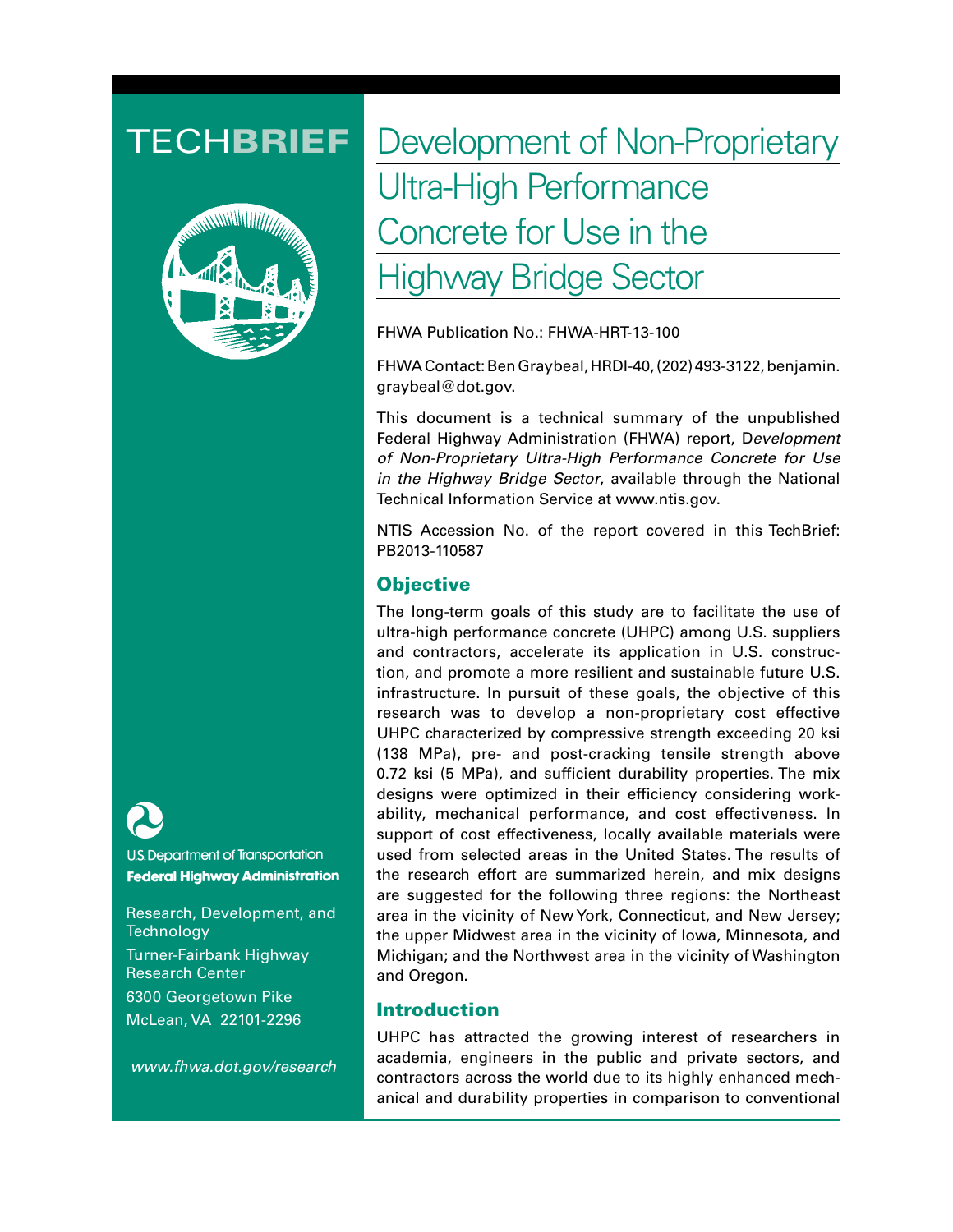concrete. It is generally understood that UHPC is a concrete that uses a relatively high binder ratio, has a water-to-cement (w/c) ratio of 0.24 and lower, and has a compressive strength in excess of 22 ksi (150 MPa). Low matrix porosity and high particle packing density leads to significantly higher durability at a similar unit weight compared to conventional concrete. The addition of discontinuous fibers leads to significantly higher ductility and durability of the cracked matrix. Although there are many advantages of UHPC over conventional concrete, there is currently only one commercial supplier to the transportation infrastructure market in the United States. The commercially available product is a proprietary blend and is sold for about  $$2,000$ /yd $$3$  (\$2,600/m $$3$ ). This price includes the material costs of the proprietary blend and the fiber reinforcement, as well as costs associated with the development and delivery of said material. Commercially available UHPC is about 20 times more expensive than conventional concrete, which is about  $$100$ /yd<sup>3</sup> (\$130/m<sup>3</sup>). The proprietary nature, increased quality control, and high material costs are some factors that have limited the wide spread use of UHPC in the U.S. infrastructure.

Previous research efforts by Wille et al. show that non-proprietary UHPC can be designed to achieve a compressive strength in excess of 29 ksi (200 MPa) by using materials available

in the United States under ambient curing conditions without the need of special treatment such as heat, steam, or pressure. (See references 1–4.) The basic principles of UHPC design include high particle packing density, highquality materials, cement hydration, pozzolanic reactions and filler effect of supplemental materials, high particle dispersion quality, and optimized particle to high-range water reducer interaction. Based on these principles and on the experimental results of prior research, the material constituents for designing UHPC are predefined, and their approximated median particle size (50 percent) as well as their range of particle size distribution (10 and 90 percent) are recommended in table 1. (See references 1–4.)

Prior research results suggest the following mix proportions for designing UHPC by weight ratios as follows:

- Cement : silica fume : supplemental material = 1.0 : 0.25 : 0.25.
- $w/c$  ratio = 0.2–0.3.
- Aggregate : cement ratio = 1.0–2.0.
- Fiber volume fraction  $= 1.0 2.0$  percent.

# Research Approach

Based on prior experimental UHPC material development, the material constituents

| Table 1. Recommended material constituents for UHPC matrix design. |                      |                   |                 |                                                                                         |  |  |
|--------------------------------------------------------------------|----------------------|-------------------|-----------------|-----------------------------------------------------------------------------------------|--|--|
|                                                                    | <b>Particle Size</b> |                   |                 |                                                                                         |  |  |
| <b>Type</b>                                                        | <b>Median</b>        | <b>10 Percent</b> | 90 Percent      | <b>Comments</b>                                                                         |  |  |
| Water                                                              | N/A                  | N/A               | N/A             | N/A                                                                                     |  |  |
| High-range water<br>reducer (HRWR)                                 | N/A                  | N/A               | N/A             | Best in workability and air release                                                     |  |  |
| Silica fume                                                        | $0.2 - 1 \mu m$      | $0.1 \mu m$       | $2 \mu m$       | Low carbon content                                                                      |  |  |
| Supplemental<br>material                                           | $2-5 \mu m$          | 1 $\mu$ m         | 10 $\mu$ m      | Filler effect, spherical shape, and<br>pozzolanic reaction preferred                    |  |  |
| Cement                                                             | $10 - 20 \mu m$      | $3 \mu m$         | $40 \mu m$      | Low tricalcium aluminate and high<br>combination of tri- and dicalcium<br>silicate      |  |  |
| Fine aggregate 1                                                   | 100 $\mu$ m          | $> 50 \mu m$      | $<$ 300 $\mu$ m | High quality, high strength, low<br>water absorption, and optimized<br>particle packing |  |  |
| Fine aggregate 2                                                   | $500 \mu m$          | $>300 \mu m$      | $< 1,000 \mu m$ |                                                                                         |  |  |
| Coarse aggregate                                                   | N/A                  | $> 1,000 \mu m$   | $< 9$ mm        |                                                                                         |  |  |

1 inch =  $25,400 \mu m$ 

1 inch =  $25.4 \, \text{mm}$ 

N/A = Not applicable.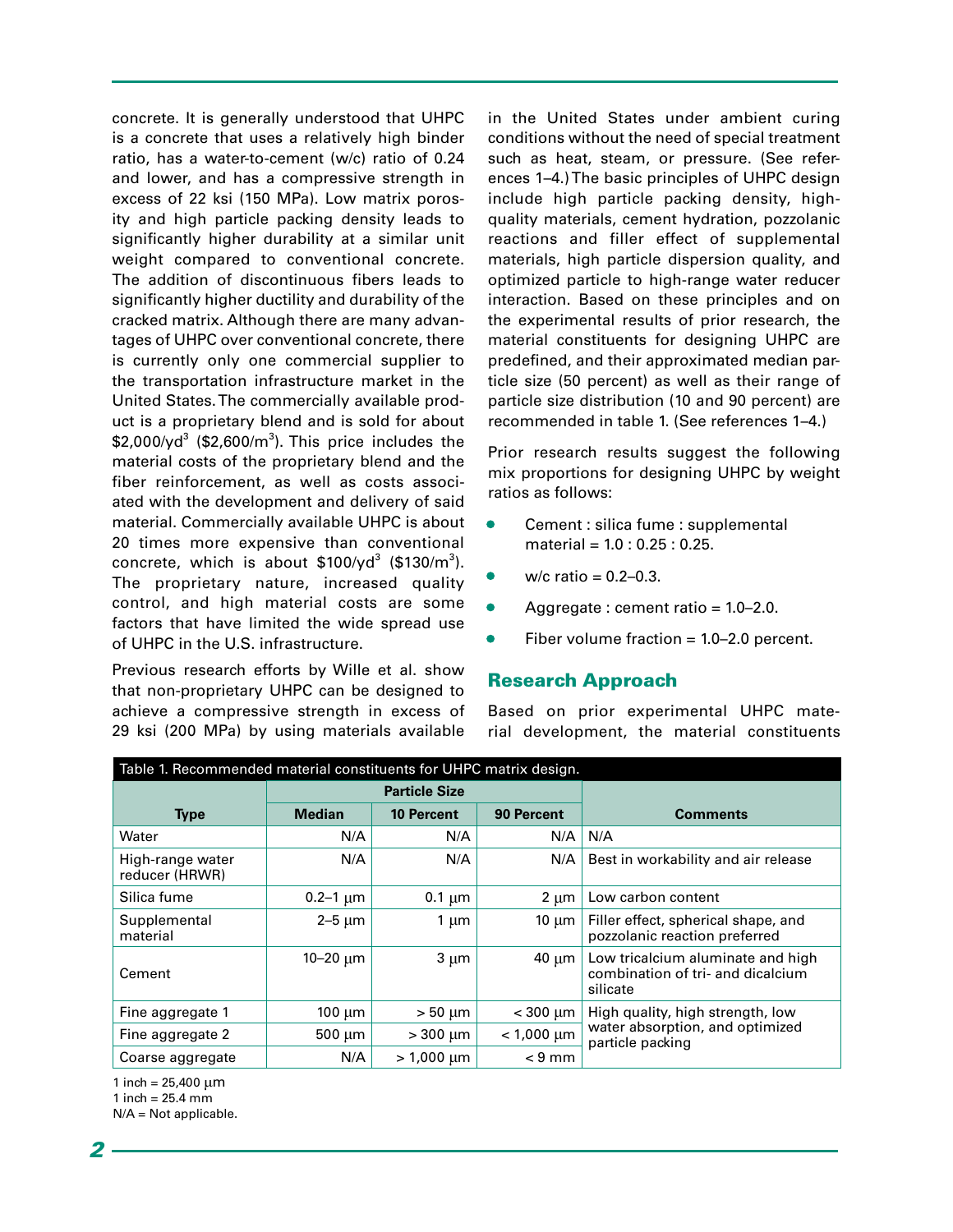necessary for UHPC were defined, and lists of locally available materials in the three regions previously specified were created. This included a list of cements, silica fumes, supplemental materials, HRWRs, aggregates, and fibers. Next, these materials were preselected based on availability, cost, region, particle size distribution, and chemical and physical composition. Finally, 12 types of cement, 5 silica fumes, 13 supplemental materials, 8 high-range water reducers, 10 aggregate variations, and 5 different fiber reinforcements were ordered for experimental investigation and included in the research program.

UHPC material development is based on a multilevel material approach that emphasizes the optimization of the cementitious paste (phase I), the optimization of the cementitious matrix (phase II), and the optimization of the cementitious composite (phase III).The progressive development of paste, matrix, and composite was chosen to reduce the effort in developing a cost effective UHPC over a short time frame.

The most critical component in UHPC design is developing an ultra-high strength paste to bind aggregates and fibers together. This can be achieved by optimizing the paste's particle packing density. The optimization of the paste is typically focused on its flow characteristic and its compressive strength to expedite the development process. By optimizing the two material properties, it is hypothesized that a basic material will be developed, which will lead to sufficient strength and durability of the UHPC.

In this study, first a reference mix was created. Then, other mixtures were created by replacing only the material in question by volume (e.g., the type of cement). Air content of each specimen, differences in the w/c ratio, and variation in the testing age were taken into account to satisfy comparability between the mixtures and to be able to draw adequate conclusions about the effect of the investigated parameter.

Based on the workability, the compressive strengths, and the material costs, the efficiency parameter *E* can be calculated, which determines performance versus cost. Each component of the paste is evaluated in this regard, and the component with the best efficiency out of each series is chosen to form the optimized paste, which is used for the UHPC matrix design in phase II and the fiber-reinforced UHPC composite design in phase III.

The efficiency parameter *E* is unitless and is defined as shown in figure 1.



Where:

 $f'_{c,N}$  = 28-day compressive strength normalized at w/c ratio =  $0.25$  and at an air content = 3 percent.

*f* '*c,N*,Φ = Average normalized 28-day compressive strength over all pastes of one series.

 $spread<sub>N</sub>$  = Spread value normalized at w/c ratio  $= 0.25.$ 

 $spread_{N\Phi}$  = Average normalized spread value over all pastes of one series.

 $cost_p$  = Cost of the paste per yd<sup>3</sup> (m<sup>3</sup>).

 $cost<sub>n</sub>$  = Average cost over all pastes of one series per yd $3$  (m $^3$ ).

The factors 0.7 and 0.3 were chosen to consider strength with higher priority over workability.

Phase II focused on the effect of incorporating different types of aggregates into the mix design. Aggregates were primarily selected based on locality, type of material, size, and cost. Four types of aggregates were selected including quartz (Q), basalt (B), limestone (L), and volcanic rock (VR). High-purity Q was selected from a major supplier and can be ordered in different regions of the United States. B was chosen from the Northeast, L was chosen from the upper Midwest, and VR was chosen from the Northwest. At least one type of fine aggregate (smaller than 0.047 inch (1.2 mm)) and one type of coarse aggregate (smaller than 0.5 inch (12.5 mm)) was selected for each material based on gradation tables. Particle packing density of the aggregates is an important parameter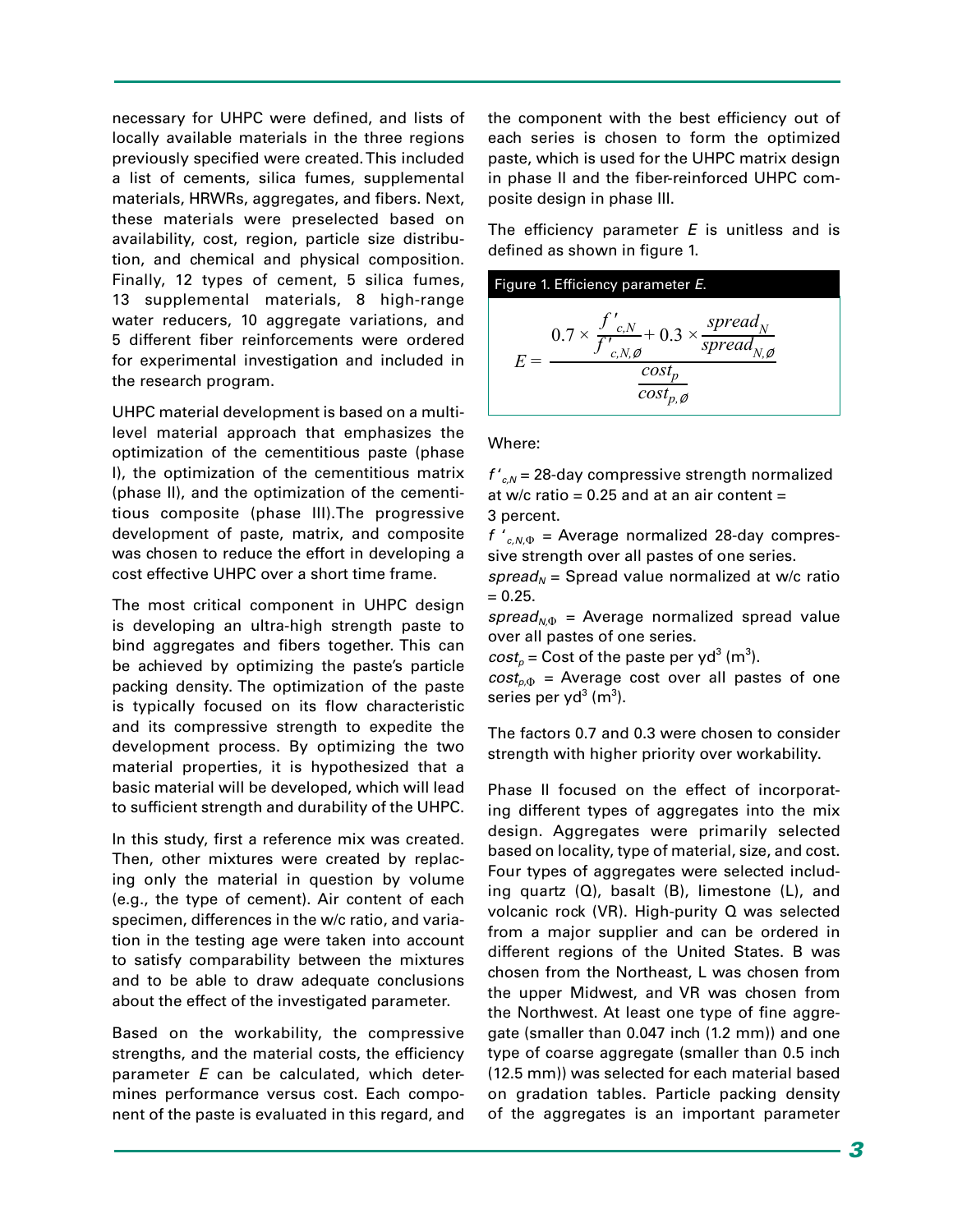to control workability, strength, and durability. Optimization in particle size distribution leads to high particle packing density.

In this study, the selected particle size distribution follows the modified Andreasen and Andersen curve.<sup>(5)</sup> The optimization of the UHPC matrix is focused on compressive strength, workability, and cost effectiveness in accordance to the paste development. Optimization parameters include the type and form of aggregate, the maximum aggregate size, the particle size distribution, and the aggregate-to-cement ratio.

Phase III focused on the effect of fiber reinforcement to enhance ductility and achieve a sufficient tensile strength. Since the types of fiber commonly used in UHPC design are primarily supplied by companies outside the United States, special emphasis is placed on the selection of appropriate types of fibers available in the United States.

# Mixing, Preparing, and Testing

Aside from a well-graded particle distribution, particle dispersion is important in creating a high particle packing density. Because UHPC has particles much smaller than those in conventional concrete, the mixing procedure has to be adjusted to ensure that agglomerations of these small particles are being broken and that the particles will be homogenously dispersed. In pursuit of this goal, the materials are first mixed dry according to the mixing proportions and procedure in Wille et al. $^{(1)}$  Depending on the materials being used, the mixture becomes fluid within 5 to 10 min. An open, ½ horsepower rotary bench top mixer with a 3-gal (11-L) bowl was used at low to medium speeds for dry mixing and at a high speed once turnover was achieved.

Each mix was evaluated for workability by testing the spread value in accordance with ASTM C230/C230M.<sup>(6)</sup> After mixing the paste, the UHPC matrix or the fiber-reinforced UHPC material was filled into three cylinders 3 inches (76.2 mm) in diameter and 6 inches (152.4 mm) in nominal length for compression testing and into the spread cone for workability testing. Special emphasis was placed on keeping the spread cone and the base plate at similar humidity prior to testing. After mixing and casting the specimens on a vibration table, the specimens were covered with plastic sheets for one day, de-molded, and placed in a temperature-controlled water bath of ambient temperature for 28 days until compression testing. No heat, steam, or pressure treatment was applied. In addition to consistency in curing conditions, special emphasis was placed on achieving planeness and perpendicularity of the loadfaced cylinder ends by using a combination of a cylinder end grinder, a rotary grinding/polishing machine, and a dilatometer to achieve high consistency in compressive strength testing.

Once the specimens were prepared for testing, they were centrically placed in a deformationcontrolled hydraulic compression load frame with a capacity of 400,000 lbf (1780 kN). The load platen of the machine displaced at a rate of 0.02 inch/min (0.5 mm/min) to load the specimen leading to failure within 3 to 5 min, which equates to an approximate load rate of 150 psi/s (1.0 MPa/s).

In addition to compression tests, fiber-reinforced UHPC was tested in direct tension. For each series, three prism-shaped specimens with a geometry of  $2 \times 1 \times 14$  inches (51  $\times$  25  $\times$ 356 mm) were cast and tested at 28 days. Once the specimens had been prepared for testing, they were centrically placed in a displacement controlled hydraulic tensile load frame with a capacity of 60,000 lbf (267 kN). The specimens' ends were gripped with self-aligning, self-tightening mechanical jaws. Two displacement transducers were attached to the specimens' side with a gage length of 5.5 inches (140 mm).

The degradation of UHPC to freezing and thawing cycles was quantified according to ASTM  $C666$ .<sup>(7)</sup> UHPC prisms with a geometry of  $3 \times 4 \times 16$  inches (76  $\times$  102  $\times$  406 mm) were cast for this test. After 7 days of curing in a temperature-controlled water bath of 68 °F (20 °C), the specimens were subjected to freezing and thawing while submerged in a water bath. The apparatus used was set for four freezethaw cycles per day. The lower and upper temperature values were set to -9 and 37 °F (-23 and 3 °C), respectively.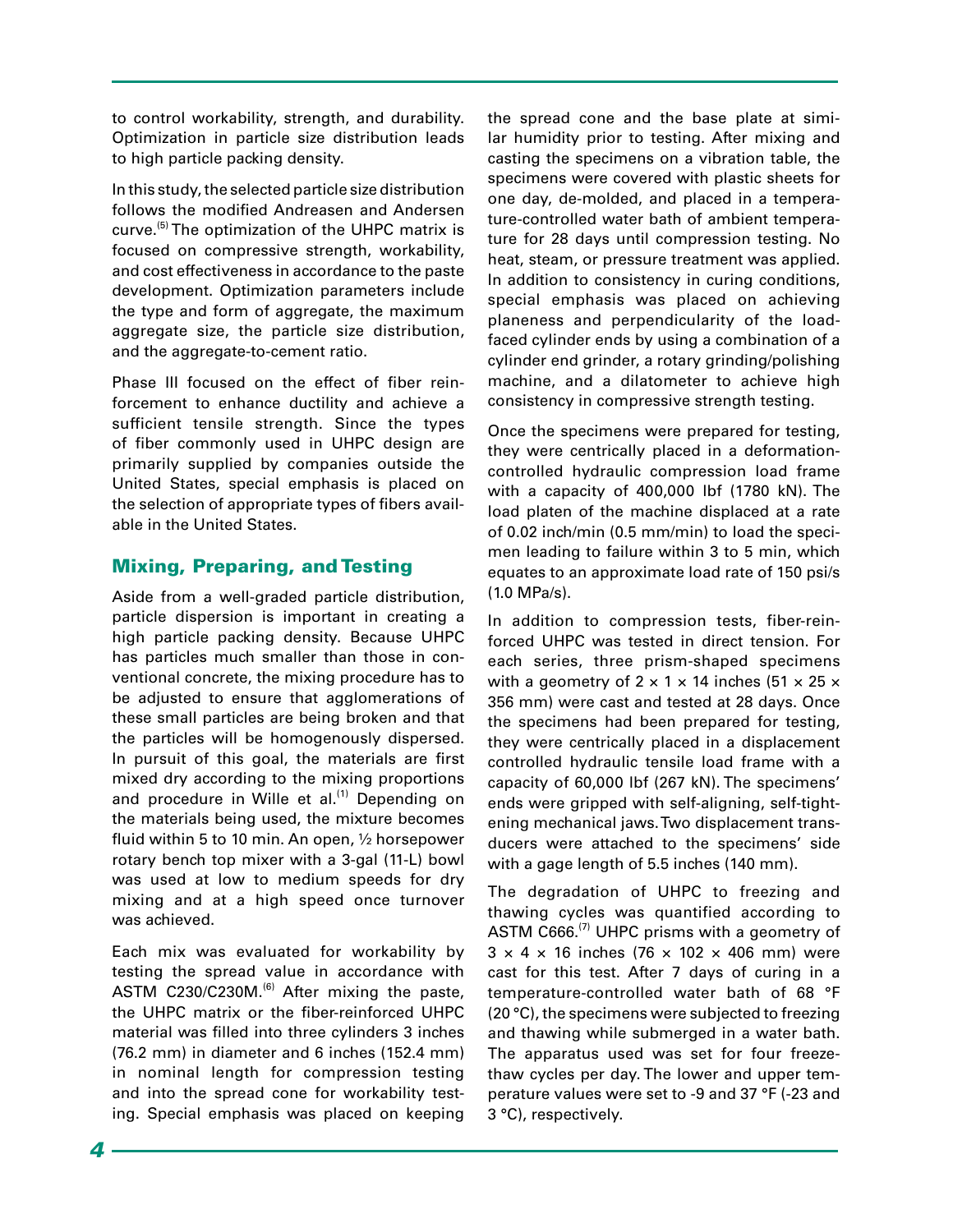#### **Results**

Table 2 summarizes the costs for each material used in this research. The cost ranges highlight the potential of successfully developing a cost effective UHPC.

| Table 2. Costs of materials used in the research. |                    |  |  |
|---------------------------------------------------|--------------------|--|--|
| <b>Material</b>                                   | Cost               |  |  |
| Cement                                            | \$92-\$250/T       |  |  |
| Silica fume                                       | \$350-\$1100/T     |  |  |
| Supplemental material                             | \$46-\$879/T       |  |  |
| <b>HRWR</b>                                       | $$13 - $20/gal$    |  |  |
| Fine aggregate                                    | \$8.5-\$162.5/T    |  |  |
| Coarse aggregate                                  | \$8.25-\$19/T      |  |  |
| <b>Fibers</b>                                     | \$2,800-\$13,300/T |  |  |

 $1 T = 0.907$  Mg

1 gal =  $3.785 L$ 

Based on the material efficiency and availability, seven mix proportions are recommended in the following section, including their workability, strengths, and costs.

The results of workability and strength of the pastes with the selected cements led to the conclusion that all investigated white cements type I (~\$250/T (~\$275/Mg)), oil well cements (~\$130/T (~\$140/Mg)), and portland cements type II/V (~\$110/T (~\$120/Mg)) performed suitably for UHPC design with compressive strength in excess of 23 ksi (160 MPa). Pastes with portland cement type III (~\$100/T (~\$110/Mg)) performed somewhat less suitably. The highest efficiency was achieved by portland cements type II/V. The preferable silica fume (\$550/T (\$605/Mg)) is a silica fume of light grey color, low carbon content (< 0.7 percent), and a median particle size of about 0.000016 inch (0.4 micrometer). The group of supplemental materials consisted of silica powder, fly ash, metakaolin, ground granulated blast furnace slag, and lime stone powder. All selected supplemental materials performed suitably for UHPC design with compressive strengths from 23 to 29 ksi (160 to 200 MPa). The most efficient supplemental material was fly ash due to its low cost of about \$50 to \$60/T (\$55 to \$65/Mg), spherical particle shape for enhanced flowability of the paste, acceptable median particle size of about 0.0004 inch (10 micrometers), potential to pozzolanicly react with the byproducts of the cement hydration, its availability, and positive environmental impact. All selected HRWR performed suitably in terms of compressive strength. HRWR with best workability and air release was chosen for final consideration.

Adding aggregates to the paste led to the development of the UHPC matrix. The following two types of UHPC matrices were defined:

- UHPC with fine aggregates only up to a maximum particle size of 0.047 inch (1.2 mm).
- UHPC with fine and coarse aggregates up to a maximum particle size of 0.37 inch (9.5 mm).

Each UHPC matrix consisted of the constituents of the chosen paste and different type of aggregates optimized in their particle size distribution. An aggregate-to-cement ratio of 1.5 was selected for all fine and all coarse UHPC. All matrices were characterized by excellent workability by using a w/c ratio in the range of 0.21 to 0.24. All matrices with coarse aggregates demanded less water to achieve comparable spread values in comparison to matrices with only fine aggregates. Despite a slightly increased w/c ratio, all fine UHPC matrices achieved higher compressive strengths than the coarse UHPC matrices with the same type of aggregate (see table 3 and table 4).

In terms of type of aggregates, the highest compressive strength values were achieved by matrices with Q, followed by B, VR, and L. Based on availability, performance, and costs, it is recommended to use fine B and fine L in the Northeast and the upper Midwest, respectively. Both matrices with fine B and fine L achieved compressive strength above the minimum of 20 ksi (138 MPa), and both type of aggregates are low cost (< \$14/T (\$15/Mg)). Fine VR can be used as fine aggregates in UHPC in the Northwest. The matrix with fine VR had a compressive strength of 23.5 ksi (162 MPa), which exceeded the minimum required compressive strength of 20 ksi (138 MPa). Coarse L is a suitable option to be used as coarse aggregate in the UHPC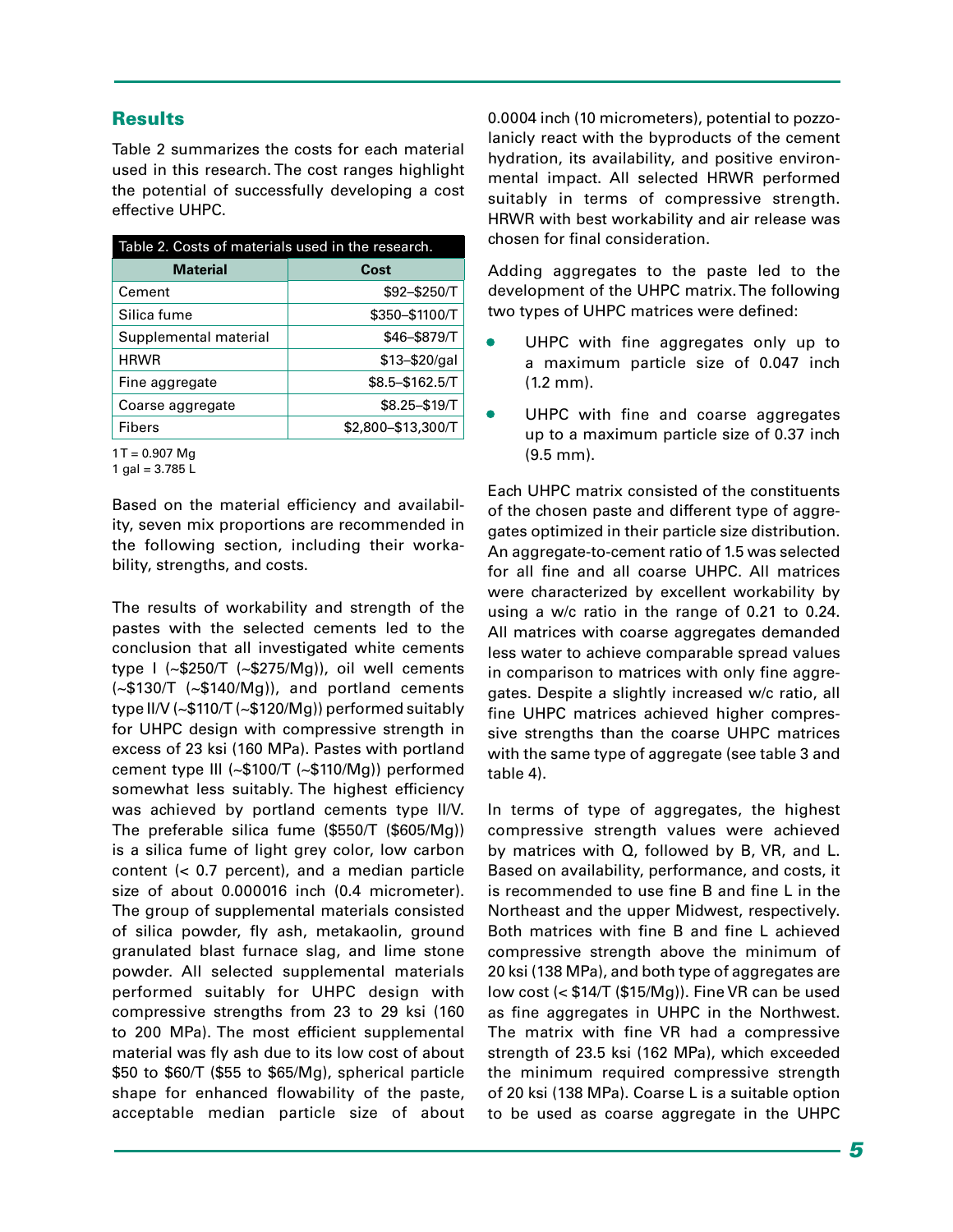matrix design for the upper Midwest. L is reasonably priced (\$8.25/T (\$9.10/Mg)), and the matrix had a compressive strength of 22.5 ksi (155 MPa), which exceeded the required compressive strength of 20 ksi (138 MPa). Coarse B and coarse VR are the most suitable aggregates for the Northeast and the Northwest, respectively. Q is more expensive (\$163/T (\$179/Mg)) than the local aggregates discussed, but it is widely available in the United States and outperformed all other aggregates in workability and strength.

By using portland cement type II/V and less expensive silica fume, the costs for UHPC with acceptable performance can be decreased to  $$260$ /yd $$340/m^3$ ).

| Table 3. UHPC mixtures with fine aggregates only and no fibers. |                             |                                 |                              |                                 |  |
|-----------------------------------------------------------------|-----------------------------|---------------------------------|------------------------------|---------------------------------|--|
| <b>Material/Topic</b>                                           | UHPC-1<br>(B)<br>Northeast) | UHPC-2<br>(L; Upper<br>Midwest) | UHPC-3<br>(VR)<br>Northwest) | UHPC-4<br>(Q; United<br>States) |  |
| White cement (lb/yd <sup>3</sup> )                              | 1,311                       | 1,268                           | 1,256                        | 1,248                           |  |
| Silica fume (lb/yd <sup>3</sup> )                               | 328                         | 317                             | 314                          | 312                             |  |
| Fly ash $(lb/vd^3)$                                             | 318                         | 308                             | 305                          | 303                             |  |
| HRWR $(lb/vd3)$                                                 | 48                          | 46                              | 45                           | 45                              |  |
| Fine aggregate $(75 \mu m - 1.2 \mu m)$ (lb/yd <sup>3</sup> )   | 1,966                       | 1,903                           | 1,884                        | 1,871                           |  |
| Aggregate-to-cement ratio                                       | 1.5                         | 1.5                             | 1.5                          | 1.5                             |  |
| w/c ratio                                                       | 0.23                        | 0.24                            | 0.23                         | 0.23                            |  |
| Spread (inch)                                                   | 11.4                        | 10.4                            | 11.3                         | 12.4                            |  |
| Average compressive strength at 28 days (ksi)                   | 26.9                        | 24.1                            | 23.5                         | 29.0                            |  |
| Cost $(\frac{5}{y}d^3)$                                         | 494                         | 472                             | 496                          | 652                             |  |

1 lb/yd $3$  = 0.593 kg/m $3$ 1 inch =  $25,400 \mu m$ 

1 inch =  $25.4 \, \text{mm}$ 

1 ksi = 6.89 MPa

1 yd<sup>3</sup> = 0.765 m<sup>3</sup>

| Table 4. UHPC mixtures with fine and coarse aggregates and no fibers. |                          |                              |                           |  |
|-----------------------------------------------------------------------|--------------------------|------------------------------|---------------------------|--|
| <b>Material/Topic</b>                                                 | UHPC-5<br>(B; Northeast) | UHPC-6<br>(L; Upper Midwest) | UHPC-7<br>(VR; Northwest) |  |
| White cement $(lb/vd^3)$                                              | 1,311                    | 1,278                        | 1,256                     |  |
| Silica fume $(lb/vd^3)$                                               | 328                      | 320                          | 314                       |  |
| Fly ash $(lb/vd^3)$                                                   | 318                      | 310                          | 305                       |  |
| HRWR ( $lb$ / $yd^3$ )                                                | 47                       | 46                           | 45                        |  |
| Fine aggregate $(75 \mu m - 9.5 \text{ mm})$ (lb/yd <sup>3</sup> )    | 1,966                    | 1,917                        | 1,884                     |  |
| Aggregate-to-cement ratio                                             | 1.5                      | 1.5                          | 1.5                       |  |
| w/c ratio                                                             | 0.23                     | 0.22                         | 0.23                      |  |
| Spread (inch)                                                         | 10.8                     | 10.4                         | 10.9                      |  |
| Average compressive strength at 28 days (ksi)                         | 26.3                     | 22.5                         | 23.1                      |  |
| Cost $(\frac{5}{y}d^3)$                                               | 494                      | 475                          | 463                       |  |

1 lb/yd<sup>3</sup> = 0.593 kg/m<sup>3</sup>

1 inch =  $25,400 \mu m$ 

1 inch =  $25.4 \text{ mm}$ 

1 ksi = 6.89 MPa<br>1 yd<sup>3</sup> = 0.765 m<sup>3</sup>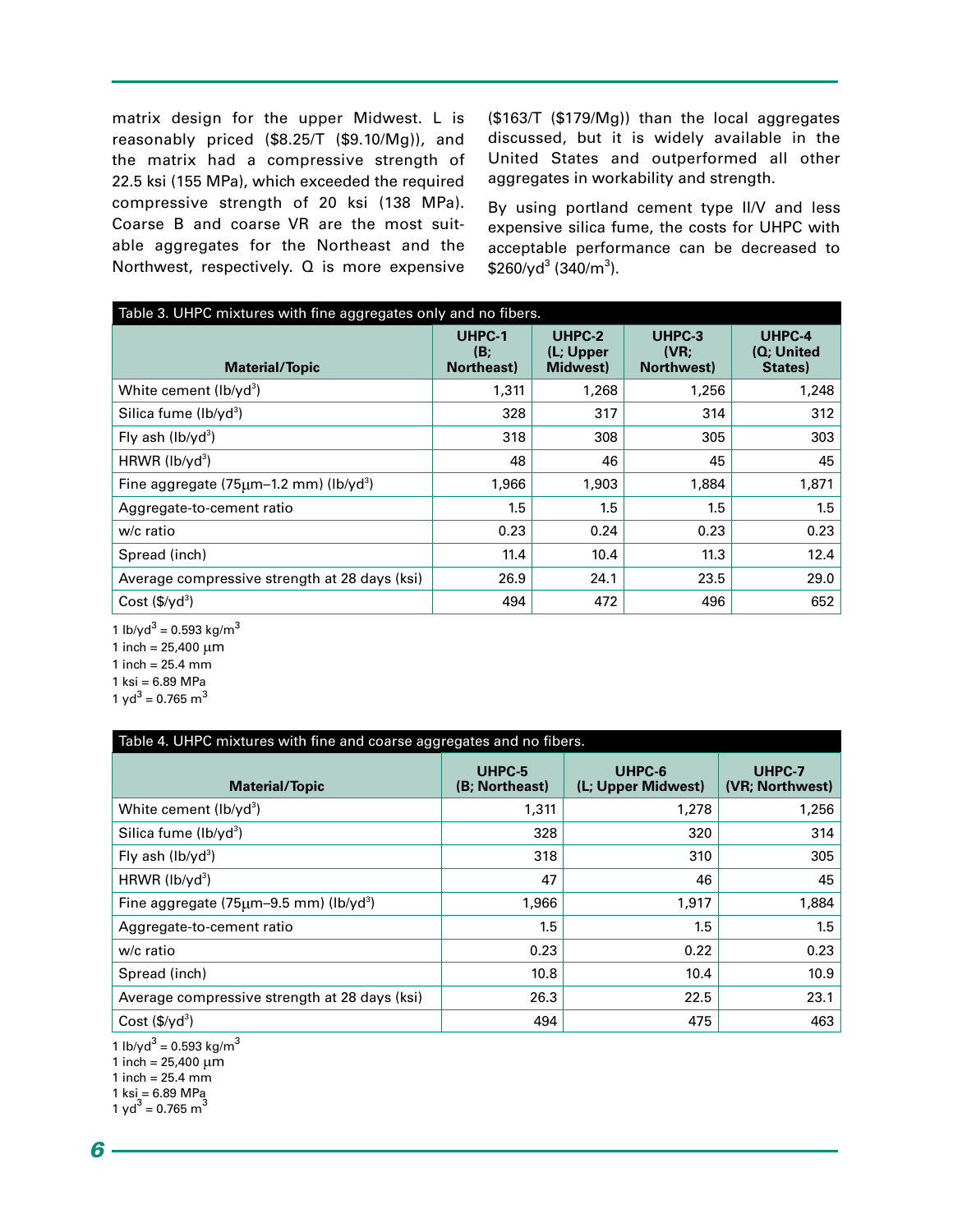In order to exceed the required sustained tensile strength of 0.72 ksi (5 MPa), fibers were added by 1.5 volume percent and replaced by the same volumetric amount of aggregate. The best performance was achieved by straight high-strength steel fibers (0.0078 inch (0.2 mm) in diameter and 0.51 inch (13 mm) in length). Table 5 shows that the cost of fiber reinforcement represents about half the cost of the UHPC fiber composite.

| Table 5. Cost of material per volume of low cost<br>UHPC. |                         |  |
|-----------------------------------------------------------|-------------------------|--|
| <b>Material</b>                                           | Cost $(\frac{6}{y}d^3)$ |  |
| Portland cement II/V                                      | 73.66                   |  |
| Silica fume                                               | 82.57                   |  |
| Fly ash                                                   | 7.54                    |  |
| <b>HRWR</b>                                               | 103.60                  |  |
| Fine aggregate                                            | 12.82                   |  |
| <b>Fibers</b>                                             | 472.39                  |  |
| Total<br>$\sim$                                           | 751.59                  |  |

1 yd<sup>3</sup> = 0.765 m<sup>3</sup>

UHPC-4 and UHPC-5 (see table 3 and table 4) with and without fibers were further investigated in their freeze-thaw resistance. All four specimens showed no indication of damage after more than 100 freeze-thaw cycles. This was evaluated visually as well as by measuring the resonance frequency.

# Conclusions

This research project emphasized the development of non-proprietary cost effective UHPC using locally available materials in the United States. Based on a progressive UHPC development, the paste, the matrix, and the fiber-reinforced concrete composite were analyzed and optimized in their performance. An efficiency factor *E* was defined to consider the performance in workability, compressive strength, and costs in order to facilitate the selection of the most effective materials. Based on the research, the following conclusions were made:

Four UHPC matrices with fine aggregates only and three UHPC matrices including coarse aggregates were recommended

using locally available materials from three different regions. The three regions included the Northeast, the upper Midwest, and the Northwest. Their material costs without fiber reinforcement ranged between about \$360 and \$500/yd<sup>3</sup>  $($470$  and  $$650/m^3$$  and  $$355$  to  $$380/yd^3$$  $($460$  and  $$500/m^3$$  for fine and course UHPC, respectively. The workability of these mixes can facilitate the use of these UHPCs in many structural applications. The compressive strength of the recommended UHPC matrix mixes ranged from 22.5 to 29 ksi (155 to 200 MPa) and exceeded the minimum required compressive strength of 20 ksi (138 MPa).

- Future research efforts are suggested to tailor the weight ratio of cement to silica fume to supplemental material of 1:0.25:0.25 in terms of performance versus cost ratio. A reduction in the amount of the most expensive material and an increase in the amount of the least expensive material might lead to a further improvement in performance versus cost. This optimization was not the scope of this research project and has been left for future research efforts.
- Adding fiber reinforcement of 1.5 percent by volume to the UHPC matrix increases the costs by about \$470/yd $^3$  (\$615/m $^3$ ). This value, when combined with the cost of the cementitious matrix, results in a total material cost for a fiber-reinforced UHPC of about \$850/yd<sup>3</sup> (\$1,110/m<sup>3</sup>). More research effort is needed to find an alternative cost effective solution to provide sustained tensile strength and enhanced ductility due to the high costs of fiber reinforcement. This can be achieved by finding an alternative fiber reinforcement of lower cost and by reducing the required amount of fiber reinforcement through improved material utilization. A more effective fiber material utilization could be obtained by tailored matrix fiber bond and by combining continuous reinforcement with discontinuous fiber reinforcement.